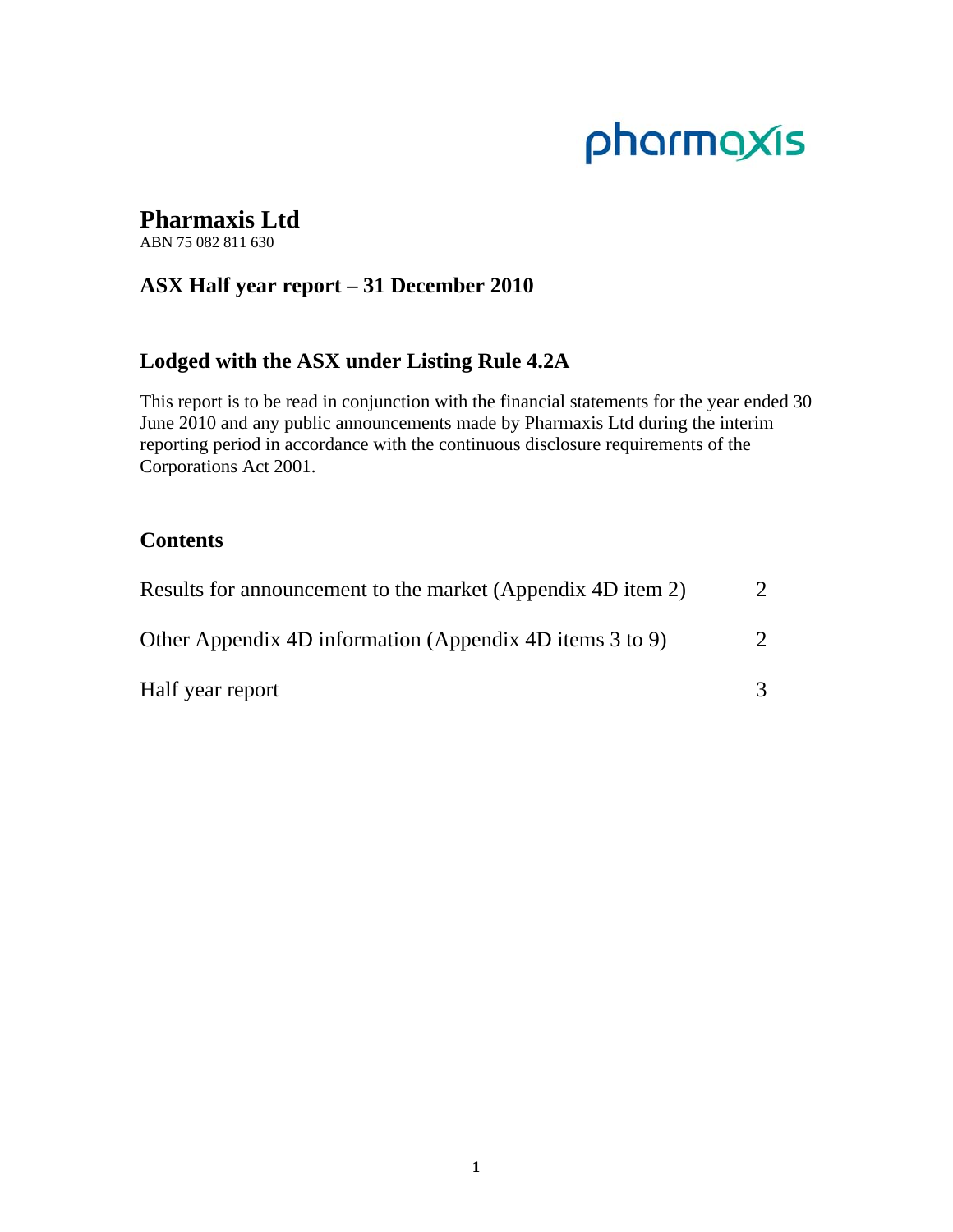ABN 75 082 811 630

# **Reporting period: Half year ended 31st December 2010 (Previous corresponding period: Half year ended 31st December 2009)**

# **Results for announcement to the market**

|                                                               |                |    |    | A\$'000   |
|---------------------------------------------------------------|----------------|----|----|-----------|
| <b>Revenue</b> from ordinary activities                       | Down           | 3% | to | 2,380     |
| <b>Profit (loss)</b> from ordinary activities after tax       | U <sub>p</sub> | 4% | to | (22, 352) |
| Net profit(loss) for the half year attributable to<br>members | Up             | 4% | to | (22, 352) |

# **Dividends**

It is not proposed to pay a dividend

# **Other Appendix 4D information**

|                                        | 31 December<br><u>2010</u> | 31 December<br>2009 |
|----------------------------------------|----------------------------|---------------------|
| Net tangible assets per ordinary share | \$0.34                     | \$0.53              |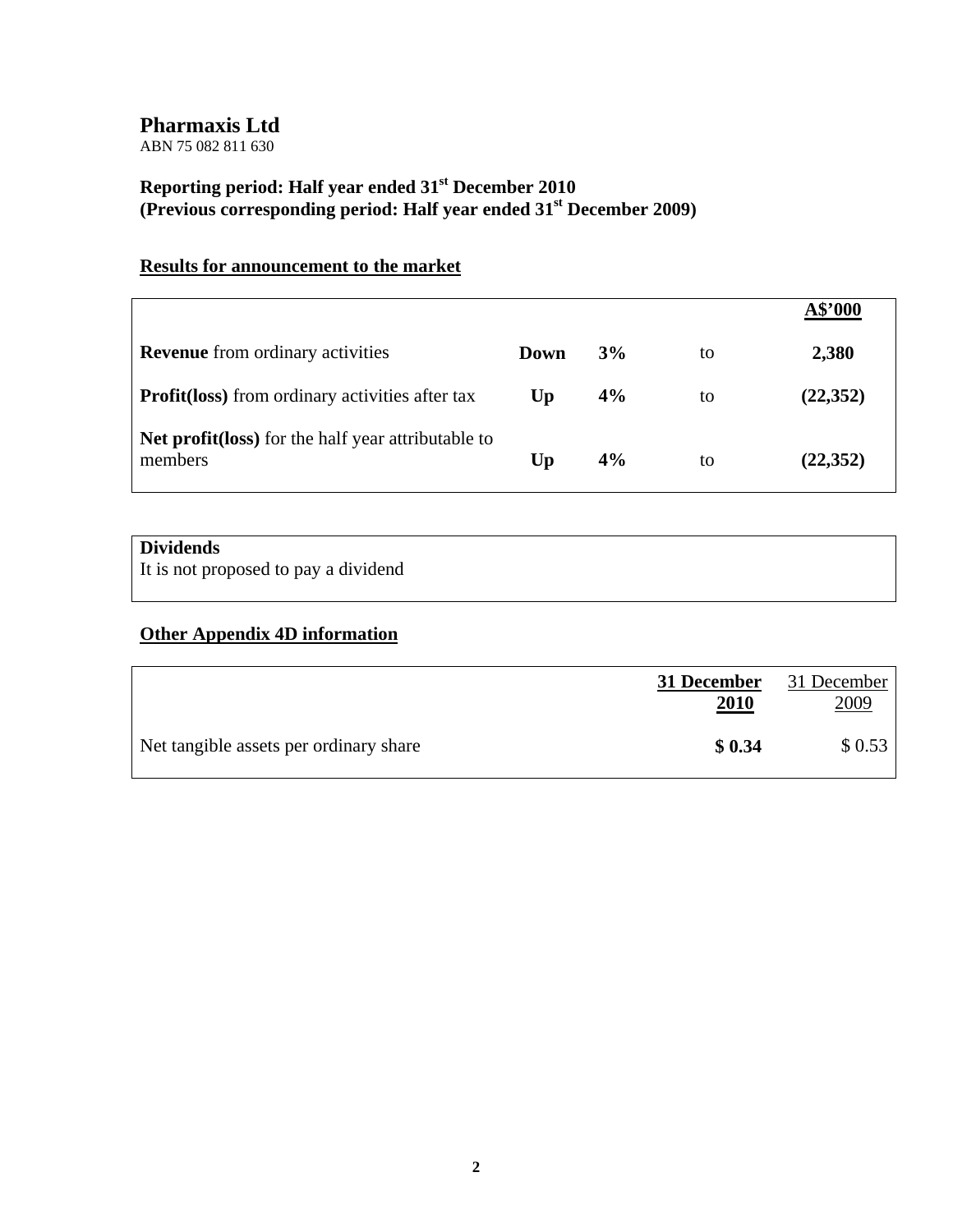# **Pharmaxis Ltd Half-Year Report - 31 December 2010**

# **Contents**

|                                                    | Page |
|----------------------------------------------------|------|
| Directors' report                                  | 2    |
| Auditors' independence declaration                 | 5    |
| Consolidated income statement                      | 6    |
| Consolidated statement of comprehensive income     | 7    |
| Consolidated balance sheet                         | 8    |
| Consolidated statement of changes in equity        | 9    |
| Consolidated statement of cash flows               | 10   |
| Notes to the consolidated financial statements     | 11   |
| Directors' declaration                             | 15   |
| Independent auditor's review report to the members | 16   |

This half-year report covers the consolidated entity consisting of Pharmaxis Ltd and its subsidiaries. The financial statements are presented in the Australian currency.

Pharmaxis Ltd is a company limited by shares, incorporated and domiciled in Australia. Its registered office and principal place of business is:

Pharmaxis Ltd 20 Rodborough Road Frenchs Forest, Australia 2086

This interim financial statement does not include all the notes of the type normally included in the annual financial statements. Accordingly, this report is to be read in conjunction with the financial statements for the year ended 30 June 2010 and any public announcements made by Pharmaxis Ltd during the interim reporting period in accordance with the continuous disclosure requirements of the *Corporations Act 2001*.

A description of the nature of the consolidated entity's operations and its principal activities is included in the review of operations and activities in the directors' report which is not part of these financial statements.

The half-year report was authorised for issue by the directors on 3<sup>rd</sup> February 2011. The company has the power to amend and reissue the financial statements.

Through the use of the internet, we have ensured that our corporate reporting is timely, complete, and available globally at minimum cost to the group. Press releases, financial statements and other information are available on our website: www.pharmaxis.com.au.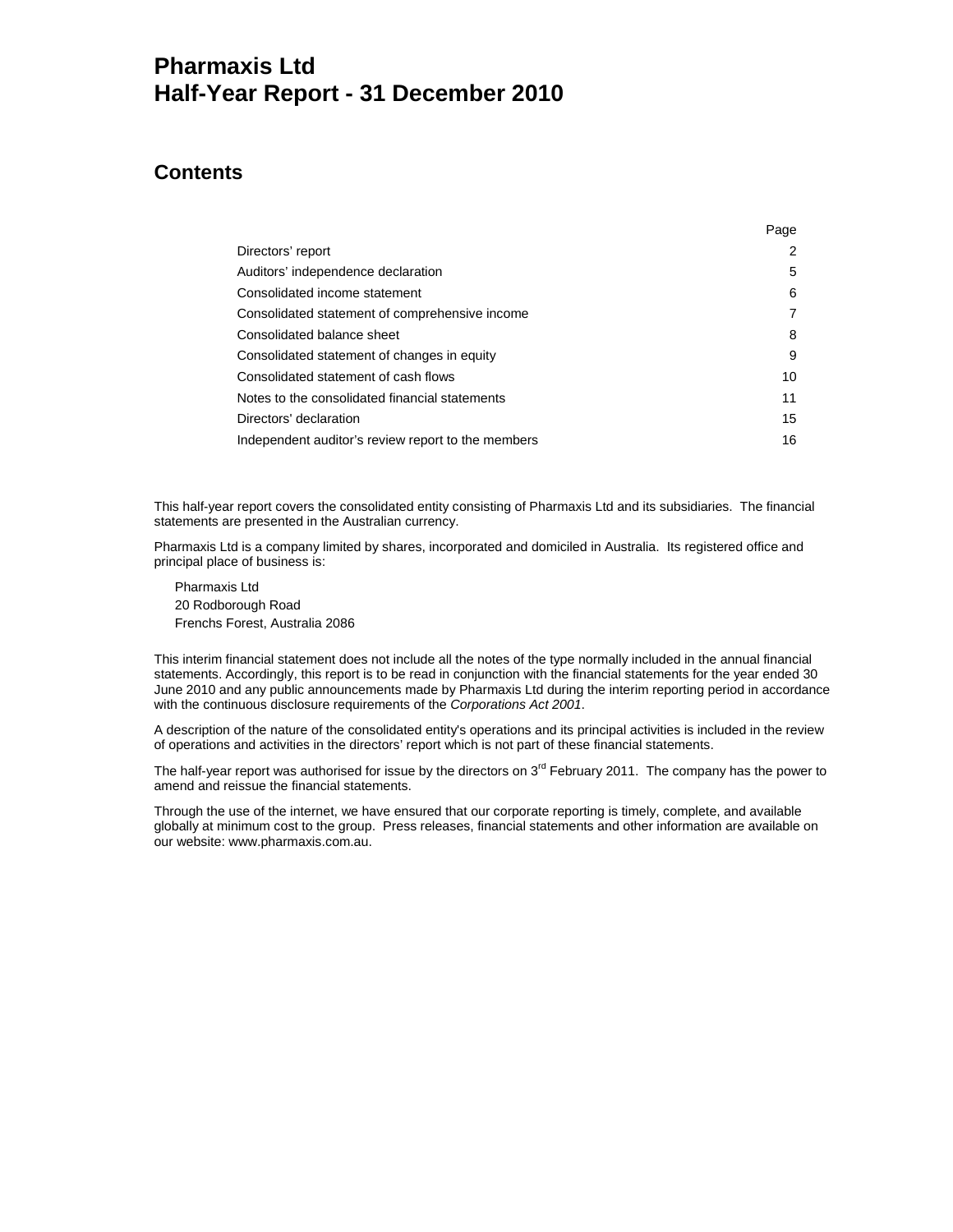# **Directors' Report**

For the half-year ended 31 December 2010

Your directors present their report on the consolidated entity consisting of Pharmaxis Ltd and the entities it controlled at the end of, or during, the half-year ended 31 December 2010.

# **Directors**

The following persons were directors of the company during the whole of the half-year and up to the date of this report:

Denis Hanley (Chairman) Alan Robertson (Chief Executive Officer) William Delaat Malcolm McComas John Villiger Richard van den Broek

## **Review of operations**

## *Overview*

Pharmaxis is a specialty pharmaceutical company with activities spanning product research and development through to manufacture, sales and marketing. The group is producing human healthcare products to treat and manage respiratory diseases.

#### Bronchitol

The group is developing Bronchitol for the management of chronic obstructive lung diseases including cystic fibrosis, bronchiectasis and chronic bronchitis. Bronchitol is a proprietary formulation of mannitol administered as a dry powder in a convenient hand-held inhaler. It is designed to hydrate the lungs, restore normal lung clearance mechanisms, and help patient's clear mucus more effectively.

Major milestones achieved during the first half of fiscal 2011 included:

- The company released results for patients receiving Bronchitol in the open label phase of its second clinical trial in cystic fibrosis. After twelve months of treatment with Bronchitol, patients maintained the 8.2% improvement in lung function seen after six months of treatment.
- The Australian Advisory Committee on Prescription Medicines recommended approval of Bronchitol for marketing in Australia for the treatment of cystic fibrosis. The Therapeutics Goods Administration is expected to complete the review process early in 2011.
- The company announced significant results of pooled data from its two international six month Phase III trials of Bronchitol in people with cystic fibrosis.
- Finalisation of a strategic marketing and sales service agreement for the commercialisation of Bronchitol for cystic fibrosis in Europe. Ahead of anticipated regulatory approval for Bronchitol, Pharmaxis has signed an agreement with the highly respected Quintiles organisation to support the launch and commercialisation of the product in Western Europe.

# Aridol

Aridol is the group's first approved product. It is a simple-to-use airways inflammation test administered as a dry powder in a hand-held inhaler. Doctors can use the results of this test to identify airway hyper-responsiveness – a hallmark of asthma.

The key milestone achieved during the first half of fiscal 2011 was the approval by the US Food and Drug Administration of the Aridol Bronchial Challenge Test Kit for marketing. Sales are expected to commence in Quarter 1 2011.

# **Other**

The company announced it had enrolled the first subjects into a Phase II clinical trial evaluating the new asthma drug, ASM8, in patients with allergic asthma. ASM8 represents one of the next generation drugs designed to tackle the airway inflammation that underpins asthma.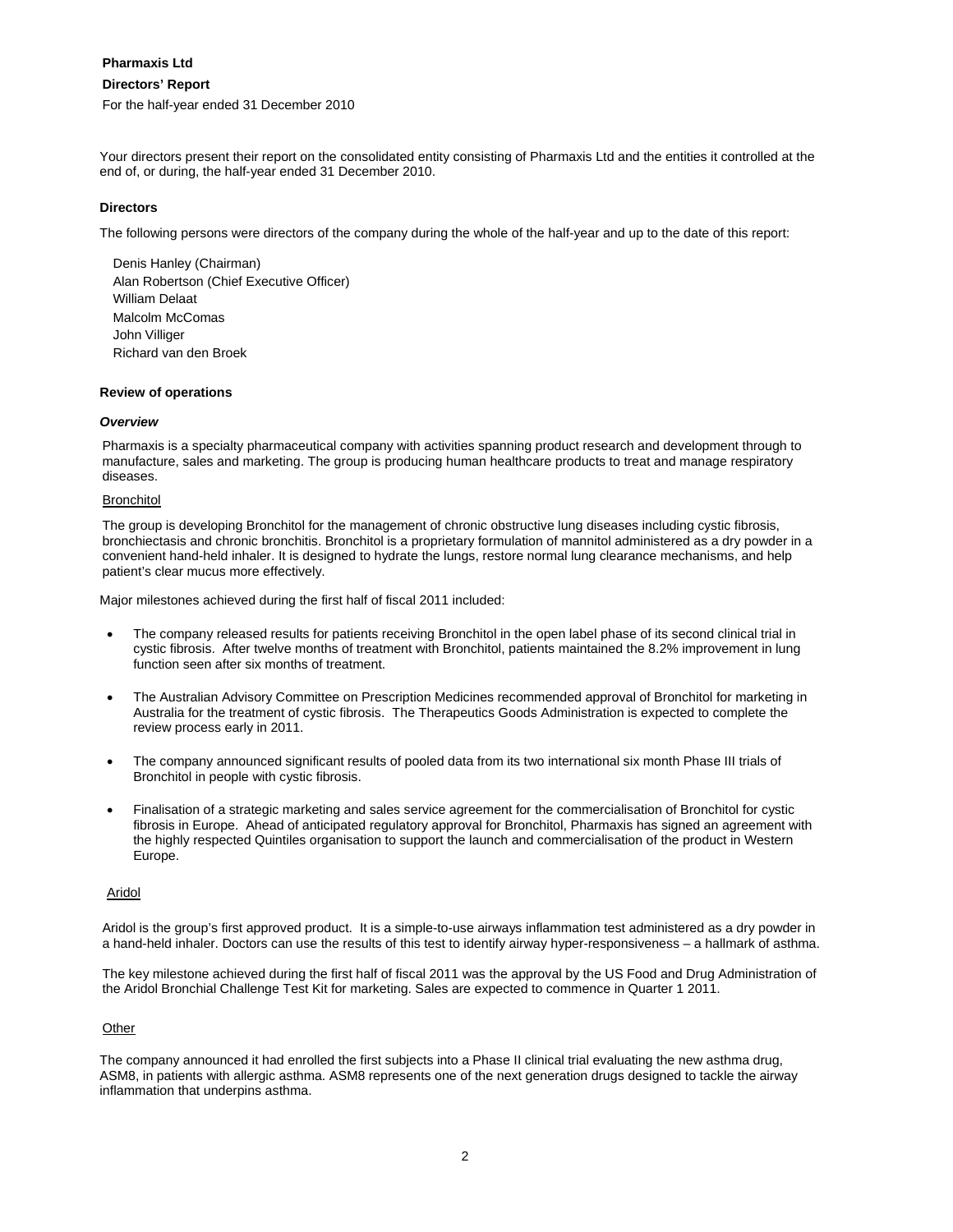## **Directors' Report**

For the half-year ended 31 December 2010

| <b>Financial Highlights</b>             | 31 December<br>2010 | 31 December<br>2009 |
|-----------------------------------------|---------------------|---------------------|
|                                         | \$'000              | \$'000              |
| Revenue from sale of goods              | 359                 | 354                 |
| Cost of sales                           | (117)               | (107)               |
| <b>Gross profit</b>                     | 242                 | 247                 |
| Interest income                         | 1,771               | 1,930               |
| Other income                            | 250                 | 165                 |
| Other expenses from ordinary activities |                     |                     |
| Research & development expenses         | (17, 720)           | (17, 296)           |
| Commercial expenses                     | (3,662)             | (2, 465)            |
| Administration expenses                 | (2,793)             | (3,534)             |
| Finance expenses                        | (433)               | (508)               |
| Loss before income tax                  | (22, 345)           | (21, 461)           |
| Income tax expense                      | (7)                 | (43)                |
| Loss for the period                     | (22, 352)           | (21, 504)           |
| Cash and cash equivalents               | 66,997              | 102,081             |
| <b>Net assets</b>                       | 93,309              | 117,728             |

## *Revenue from sale of goods:*

The group shipped Aridol to customers in Europe, Australia and Asia during the period. Sales of Aridol in the half-year ended 31 December 2010 were in-line with sales in the half-year ended 31 December 2009. Overall gross margin was 68% of sales for the half-year ended 31 December 2010 (2009: 70%).

## *Interest:*

The decrease in interest income is attributable to the decrease in cash and cash equivalents available for investment during the period.

## *Other income:*

Other income includes fees charged for the group's UK sales force promoting other pharmaceutical companies' products to respiratory specialists and R&D tax credits earned by the group's Canadian subsidiary on eligible R&D activities.

## *Research & development expenses:*

Research & development expenses increased by approximately \$0.4 million in the first half of fiscal 2011 compared to the first half of fiscal 2010. There are five major components to research & development expenses:

- 1. The drug discovery unit accounted for approximately 13 percent of the total research and development expenditure in the current half-year. It is focused on inflammatory and respiratory drug discovery. Expenditure increased by approximately \$1.3 million compared to the half-year ended 31 December 2009 reflecting additional research infrastructure and costs mainly arising from the addition of the drug discovery unit in Montreal which was consolidated as part of the acquisition of Topigen Pharmaceuticals Inc.
- 2. The preclinical development unit accounted for approximately 2 percent of the total research and development expenditure in the current half-year and decreased marginally compared to the half-year ended 31 December 2009.
- 3. The clinical unit accounted for approximately 51 percent of the total research and development expenditure in the current half-year and decreased by approximately \$2.3 million compared to the half-year ended 31 December 2009. The clinical unit designs and monitors the clinical trials run by the group and are responsible for regulatory agency filings. The majority of the expenditures of this unit are directed at hospitals and other services related to the conduct and analysis of clinical trials. This decrease in expenditure reflects the decrease in the number of clinical trials in the active dosing phase during the current half-year as well as lower costs associated with achieved and proposed regulatory filings of Aridol and Bronchitol.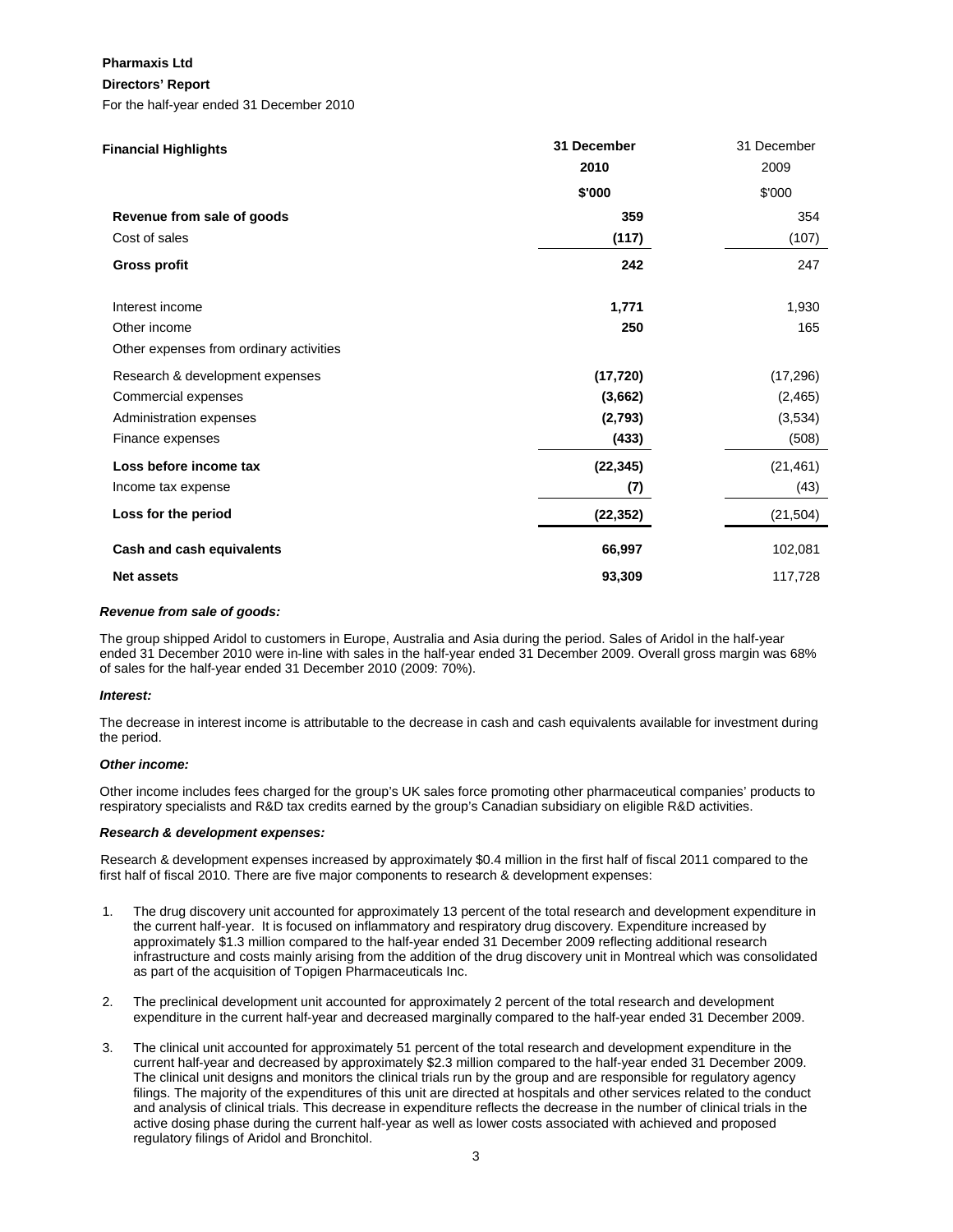## **Directors' Report**

For the half-year ended 31 December 2010

- 4. Manufacturing. The manufacturing facility at Frenchs Forest is focused on producing material for clinical trials and regulatory filing related studies, and developing enhanced manufacturing processes. All costs associated with this work are classified as a research and development expenditure. Costs associated with the Aridol product sold are classified as cost of sales. Manufacturing accounted for approximately 29 percent of our total research and development expenditure in the current half-year and increased by approximately \$715,000 compared to the half-year ended 31 December 2009 predominantly because of the increase in costs associated with operating two manufacturing facilities and validation costs associated with preparing the new facility for commercial operation.
- 5. Amortisation of patent costs are a component of research and development. Patents were the predominant asset arising from the acquisition of Topigen Pharmaceuticals, Inc and Technology Innovation Ltd in the first half of 2010. Consequently patent amortisation has increased from \$49,000 in the half year ended 31 December 2009 to \$876,000 in the half year ended 31 December 2010.

#### *Administration expenses:*

Administration expenses include accounting, administration, recruitment and public company costs. Administration expenses for the current half-year were \$2.8 million, compared to \$3.5 million in the half-year ended 31 December 2009. Administration expenses in the half-year ended 31 December 2009 were inflated by professional costs associated with the Topigen acquisition and higher occupancy and overhead charges associated with the new manufacturing facility which were not incurred to the same extent in the current period.

#### *Commercial expenses:*

The commercial expenses are focussed on developing and delivering the commercial strategy and capability to sell Aridol and Bronchitol globally. Commercial expenses for the current half-year were \$3.7 million, compared to \$2.5 million in the half-year ended 31 December 2009. The increase in commercial expenses is predominantly attributable to the scale-up of commercial infrastructure and resources to support the launch of Aridol in the US and Bronchitol in Australia and Europe. The higher costs were marginally offset by a stronger AUD exchange rate in the current half year reducing the Australian dollar value of the US and UK commercial operations.

#### *Finance expenses:*

Finance expenses represent the ongoing finance charge associated with the capitalised finance lease of our manufacturing facility at Frenchs Forest, Sydney.

#### *Income tax expense:*

Income tax expense relates to tax on the income generated by the group's subsidiaries which are currently reimbursed for their R&D and local management functions expenditures on a cost plus basis, upon which tax is payable.

#### *Balance Sheet:*

The group ended the half-year with \$67 million in cash, cash deposits and bank accepted commercial bills. Capital expenditure during the period predominantly related to the new manufacturing facility and IT infrastructure.

Shareholders are advised that additional information concerning the group's progress in the quarter ended 31 December 2010 is contained in the December 2010 Quarterly Report to Shareholders, available on the Pharmaxis website.

#### **Auditors' independence declaration**

A copy of the auditors' independence declaration as required under section 307C of the *Corporations Act 2001* is set out on page 5.

#### **Rounding of amounts**

The company is of a kind referred to in Class Order 98/100, issued by the Australian Securities & Investments Commission, relating to the "rounding off" of amounts in the directors' report and financial statements. Amounts in the directors' report and financial statements have been rounded off to the nearest thousand dollars in accordance with that Class Order.

This report is made in accordance with a resolution of the directors.

Alan D. Colertin

Alan D Robertson Director 3<sup>rd</sup> February 2011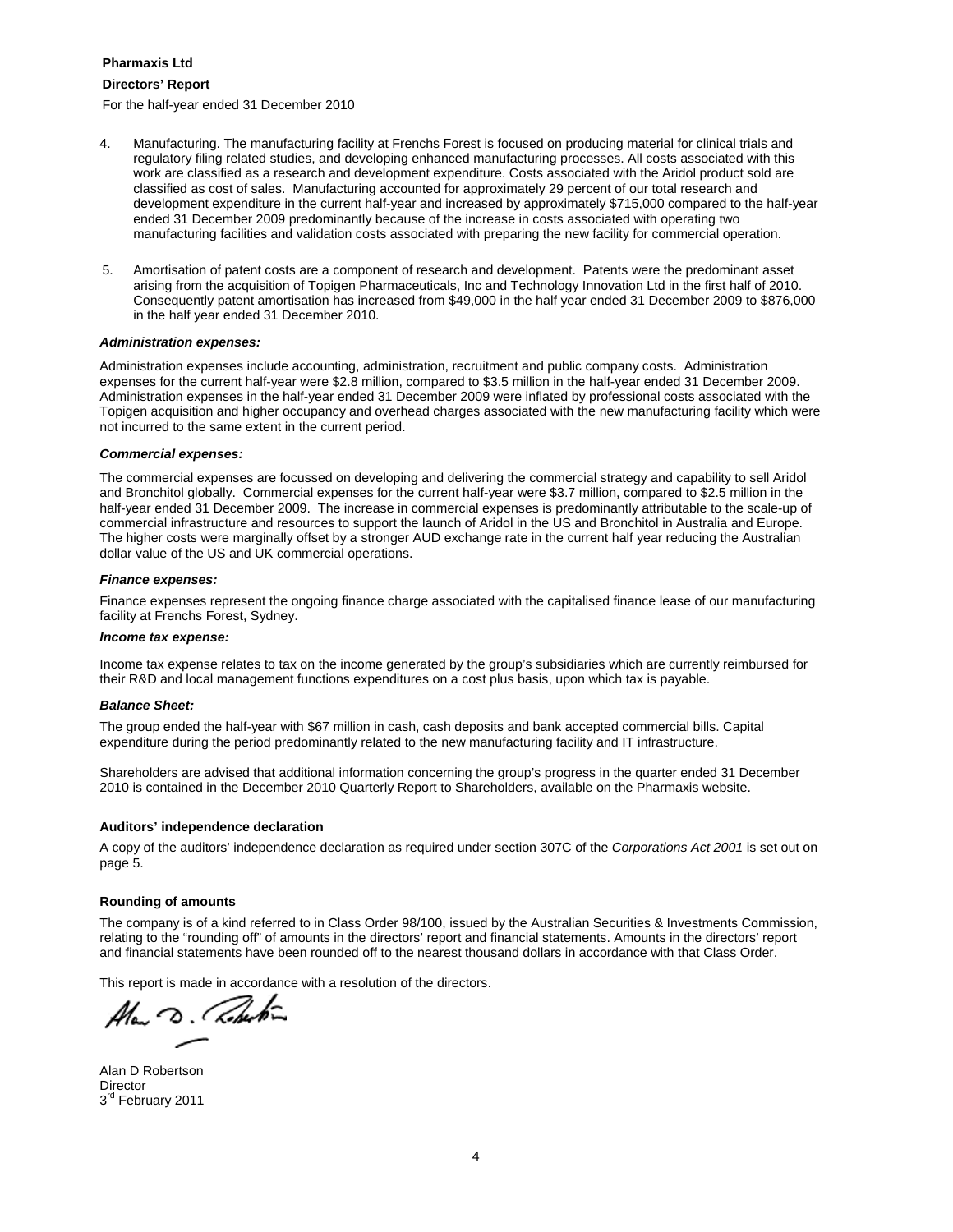

## **PricewaterhouseCoopers ABN 52 780 433 757**

Darling Park Tower 2 201 Sussex Street GPO BOX 2650 SYDNE NSW 1171 DX 77 Sydney Australia Telephone +61 2 8266 0000 Facsimile +61 2 8266 9999 www.pwc.com/au

# Auditor's Independence Declaration

As lead auditor for the review of Pharmaxis Ltd for the half year ended 31 December 2010, I declare that to the best of my knowledge and belief, there have been:

- a) no contraventions of the auditor independence requirements of the *Corporations Act 2001* in relation to the review; and
- b) no contraventions of any applicable code of professional conduct in relation to the review.

This declaration is in respect of Pharmaxis Ltd and the entities it controlled during the period.

Pola Co

Mark Dow Sydney Partner 3 February 2011 PricewaterhouseCoopers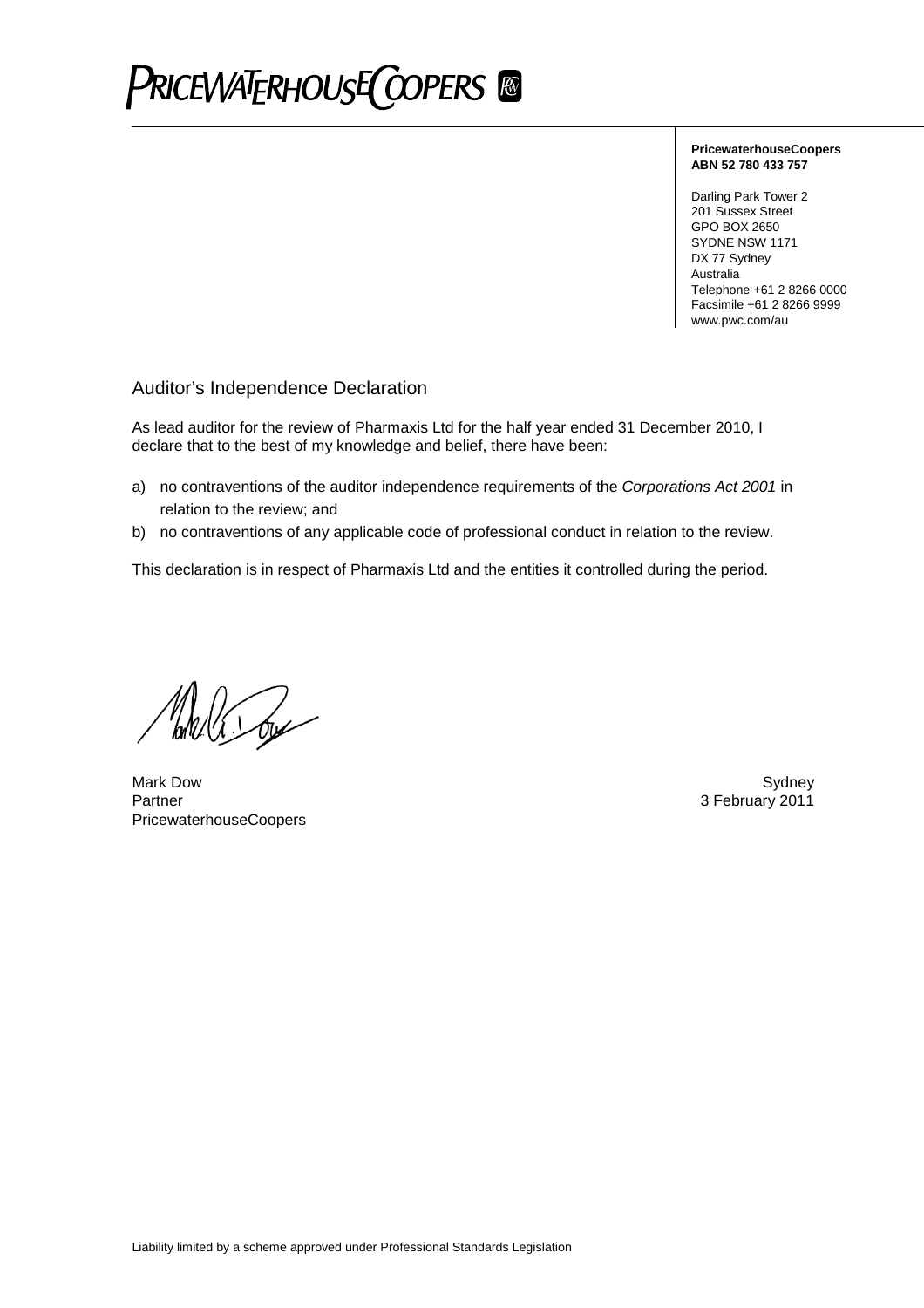# **Consolidated income statement**

For the half-year ended 31 December 2010

|                                         |                | 31 December  | 31 December |
|-----------------------------------------|----------------|--------------|-------------|
|                                         |                | 2010         | 2009        |
|                                         | <b>Notes</b>   | \$'000       | \$'000      |
| Revenue from continuing operations      |                |              |             |
| Revenue from sale of goods              | 2              | 359          | 354         |
| Cost of sales                           |                | (117)        | (107)       |
| <b>Gross profit</b>                     |                | 242          | 247         |
| Other revenue                           | $\overline{c}$ | 1,771        | 1,930       |
| Other income                            | 3              | 250          | 165         |
| Other expenses from ordinary activities | 4              |              |             |
| Research & development expenses         |                | (17, 720)    | (17, 296)   |
| Commercial expenses                     |                | (3,662)      | (2,465)     |
| Administration expenses                 |                | (2,793)      | (3,534)     |
| Finance expenses                        |                | (433)        | (508)       |
| Loss before income tax                  |                | (22, 345)    | (21, 461)   |
| Income tax expense                      |                | (7)          | (43)        |
| Loss for the period                     |                | (22, 352)    | (21, 504)   |
| Earnings per share:                     |                | <b>Cents</b> | Cents       |
| Basic earnings / (loss) per share       | 9              | (9.9)        | (9.9)       |
| Diluted earnings / (loss) per share     | 9              | (9.9)        | (9.9)       |

*The above consolidated income statement should be read in conjunction with the accompanying notes.*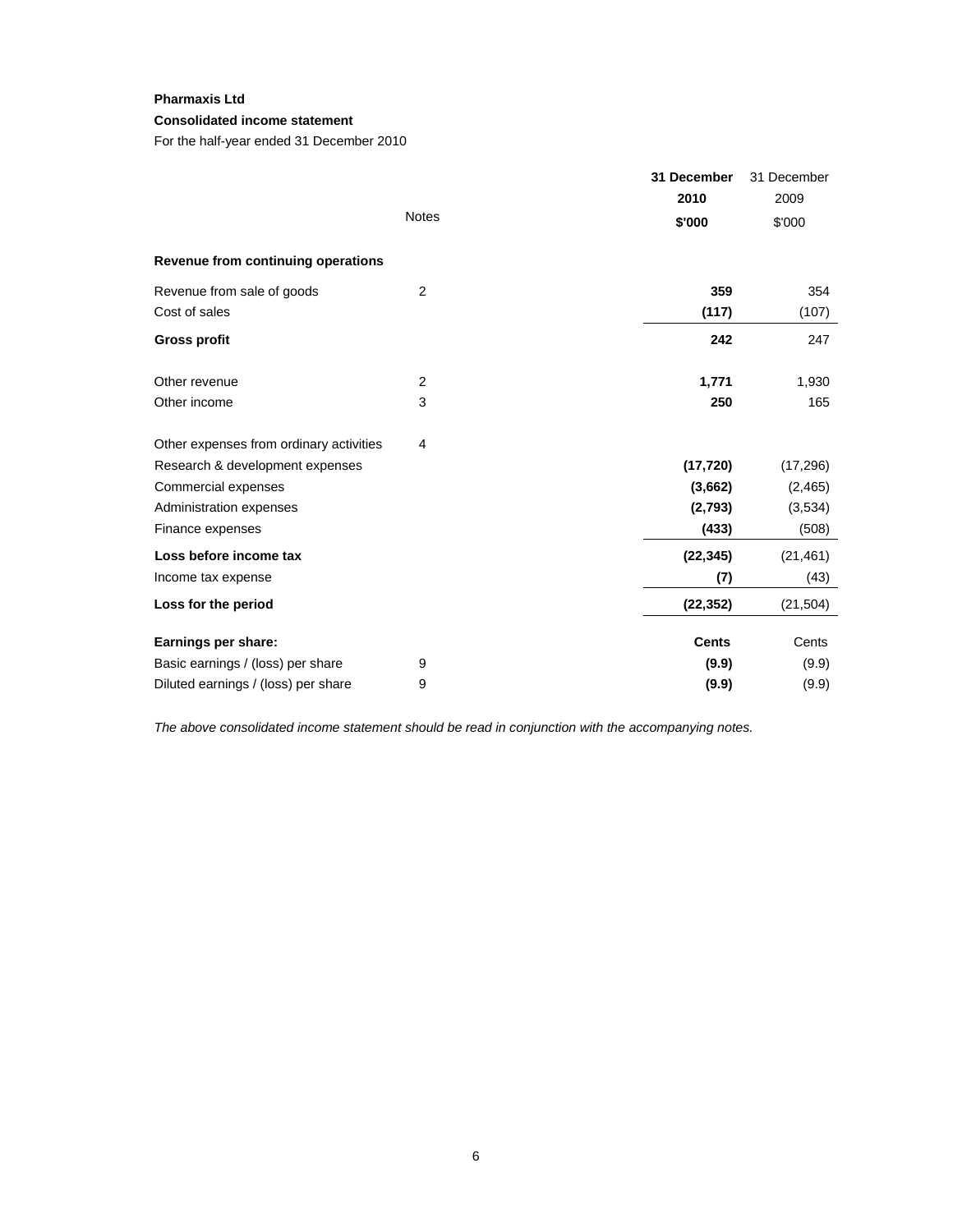# **Consolidated statement of comprehensive income**

For the half-year ended 31 December 2010

|                                                                  | 31 December | 31 December |
|------------------------------------------------------------------|-------------|-------------|
|                                                                  | 2010        | 2009        |
|                                                                  | \$'000      | \$'000      |
| Loss for the period                                              | (22, 352)   | (21, 504)   |
| Other comprehensive income                                       |             |             |
| Exchange differences on translation of<br>foreign operations     | (538)       | 5           |
| Other comprehensive income for the<br>period, net of tax         | (538)       | 5           |
| Total comprehensive income for the<br>period                     | (22, 890)   | (21, 499)   |
| Total comprehensive income for the<br>period is attributable to: |             |             |
| Owners of Pharmaxis Ltd                                          | (22, 890)   | (21, 499)   |

*The above consolidated statement of comprehensive income should be read in conjunction with the accompanying notes.*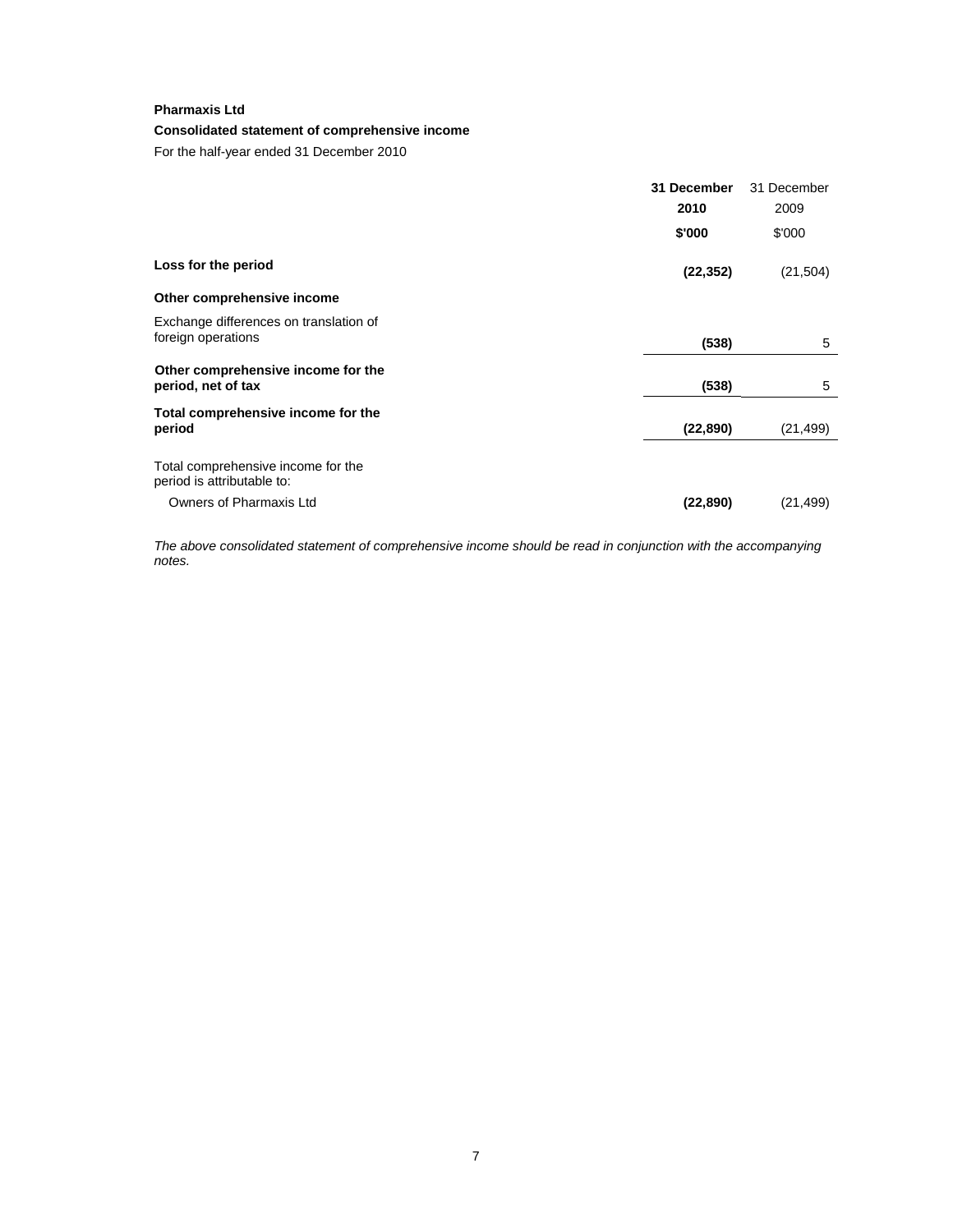# **Pharmaxis Ltd Consolidated balance sheet**  As at 31 December 2010

|                                  |              | 31 December | 30 June    |
|----------------------------------|--------------|-------------|------------|
|                                  |              | 2010        | 2010       |
|                                  | <b>Notes</b> | \$'000      | \$'000     |
| <b>ASSETS</b>                    |              |             |            |
| <b>Current assets</b>            |              |             |            |
| Cash and cash equivalents        |              | 66,997      | 85,787     |
| Trade and other receivables      |              | 810         | 2,711      |
| Inventories                      |              | 494         | 424        |
| Total current assets             |              | 68,301      | 88,922     |
| <b>Non-current assets</b>        |              |             |            |
| Receivables                      |              | 2,012       | 1,606      |
| Plant and equipment              |              | 31,668      | 32,537     |
| Intangible assets                |              | 16,829      | 17,702     |
| Total non-current assets         |              | 50,509      | 51,845     |
| <b>Total assets</b>              |              | 118,810     | 140,767    |
| <b>LIABILITIES</b>               |              |             |            |
| <b>Current liabilities</b>       |              |             |            |
| Trade and other payables         |              | 8,510       | 8,511      |
| Borrowings                       |              | 443         | 371        |
| Other liabilities                |              | 239         | 239        |
| <b>Current tax liabilities</b>   |              | 46          | 48         |
| <b>Total current liabilities</b> |              | 9,238       | 9,169      |
| <b>Non-current liabilities</b>   |              |             |            |
| Borrowings                       |              | 12,907      | 13,158     |
| <b>Other liabilities</b>         |              | 2,930       | 3,069      |
| Provisions                       |              | 426         | 355        |
| Total non-current liabilities    |              | 16,263      | 16,582     |
| <b>Total liabilities</b>         |              | 25,501      | 25,751     |
| <b>Net assets</b>                |              | 93,309      | 115,016    |
| <b>EQUITY</b>                    |              |             |            |
| Contributed equity               | 5(a)         | 267,492     | 267,050    |
| Reserves                         |              | 12,683      | 12,480     |
| Accumulated losses               |              | (186, 866)  | (164, 514) |
| <b>Total equity</b>              |              | 93,309      | 115,016    |

*The above consolidated balance sheet should be read in conjunction with the accompanying notes.*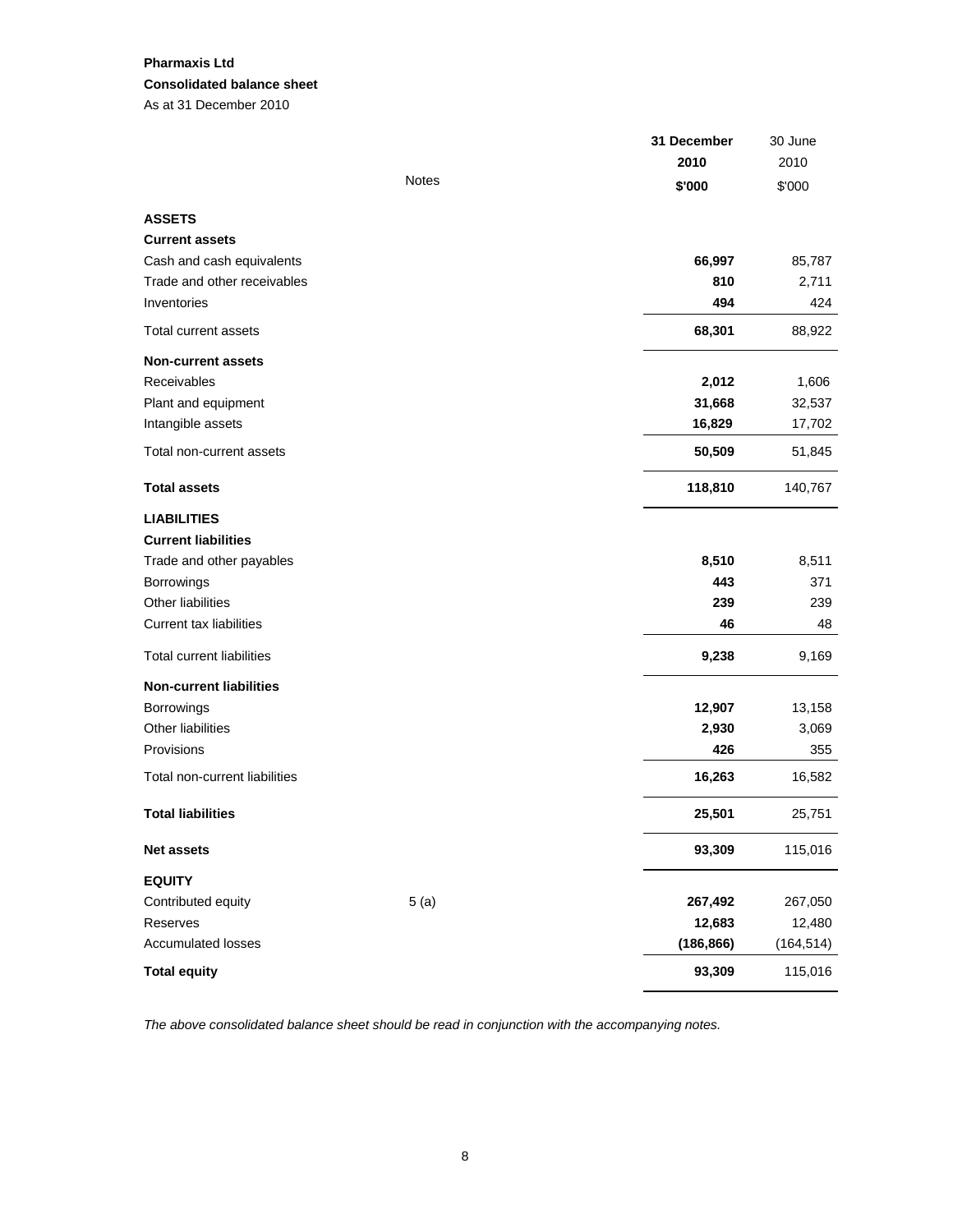# **Consolidated statement of changes in equity**

For the half-year ended 31 December 2010

|                                                           | 31 December | 31 December |
|-----------------------------------------------------------|-------------|-------------|
|                                                           | 2010        | 2009        |
|                                                           | \$'000      | \$'000      |
| Total equity at the beginning of the financial year       | 115,016     | 137,691     |
| Total comprehensive income for the period                 | (22, 890)   | (21, 499)   |
| Transactions with owners in their capacity as<br>owners   |             |             |
| 5(a)<br>Contributions of equity, net of transaction costs | 442         | 383         |
| Employee share options                                    | 741         | 1,153       |
| Total equity at the end of the financial period           | 93,309      | 117,728     |

*The above consolidated statement of changes in equity should be read in conjunction with the accompanying notes.*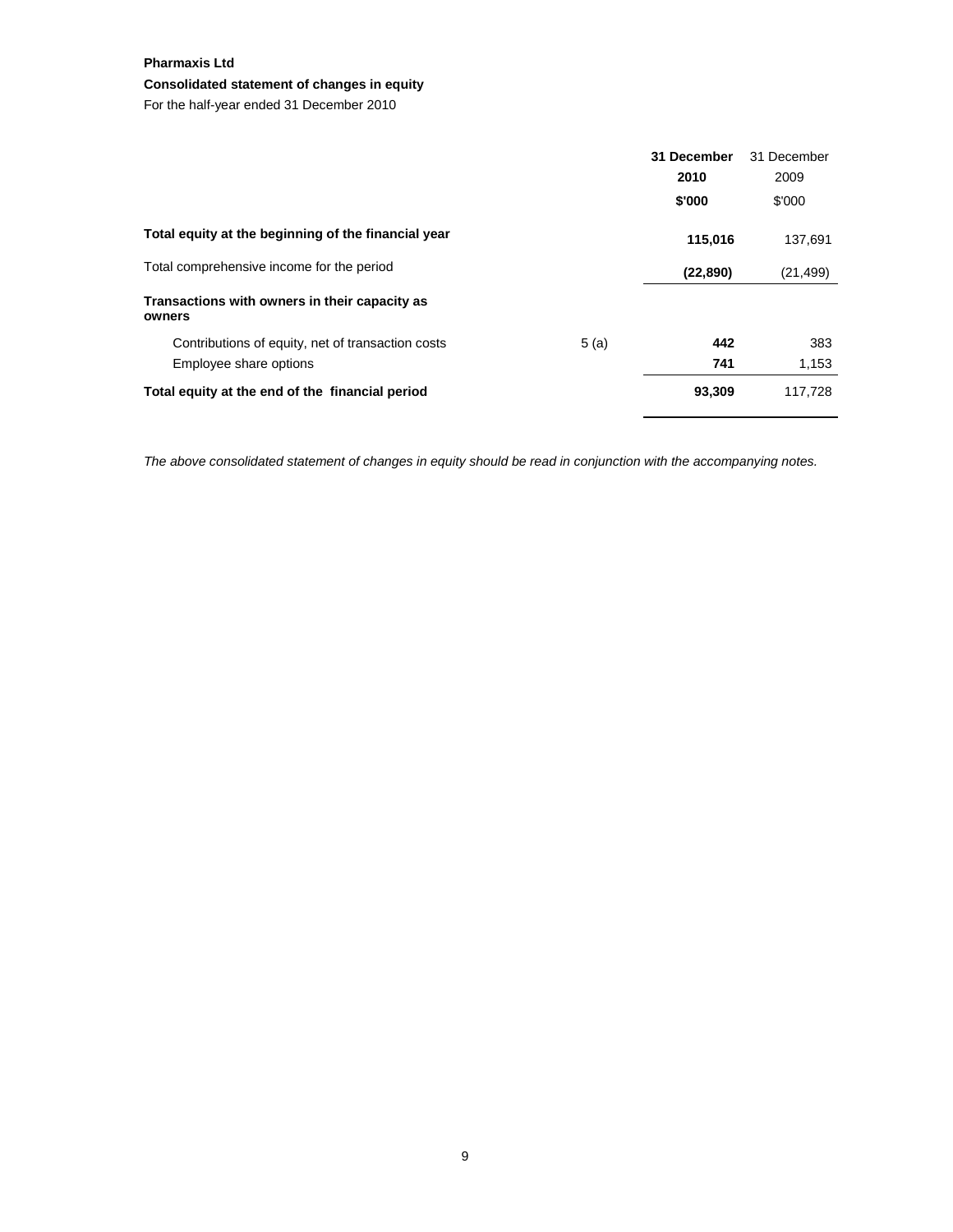# **Consolidated statement of cash flows**

For the half-year ended 31 December 2010

|                                                                                       | 31 December | 31 December |
|---------------------------------------------------------------------------------------|-------------|-------------|
|                                                                                       | 2010        | 2009        |
|                                                                                       | \$'000      | \$'000      |
| Cash flows from operating activities                                                  |             |             |
| Receipts from customers (inclusive of<br>goods and services tax)                      | 655         | 668         |
| Payments to suppliers and employees<br>(inclusive of goods and services tax)          | (20, 603)   | (22, 880)   |
|                                                                                       | (19, 948)   | (22, 212)   |
| Research grant receipts from government                                               | 964         |             |
| Interest received                                                                     | 1,771       | 1,930       |
| Income taxes paid                                                                     | (8)         | (62)        |
| Net cash outflow from operating<br>activities                                         | (17, 221)   | (20, 344)   |
| Cash flows from investing activities                                                  |             |             |
| Payments for plant and equipment                                                      | (763)       | (2, 168)    |
| Proceeds from disposal of plant &                                                     |             |             |
| equipment                                                                             | 28          | 2           |
| Payments for intangible assets                                                        | (108)       | (67)        |
| Net cash outflow from investing<br>activities                                         | (843)       | (2, 233)    |
| Cash flows from financing activities                                                  |             |             |
| Net proceeds from issues of shares                                                    | 353         | 383         |
| Finance lease payments                                                                | (612)       | (694)       |
| Net cash outflow from financing<br>activities                                         | (259)       | (311)       |
| Net decrease in cash and cash<br>equivalents                                          | (18, 323)   | (22, 888)   |
| Cash and cash equivalents at the<br>beginning of the financial year                   | 85,787      | 124,993     |
| Effects of exchange rate changes on the<br>balance of cash held in foreign currencies | (467)       | (24)        |
| Cash and cash equivalents at the<br>end of the financial period                       | 66,997      | 102,081     |

*The above consolidated statement of cash flows should be read in conjunction with the accompanying notes.*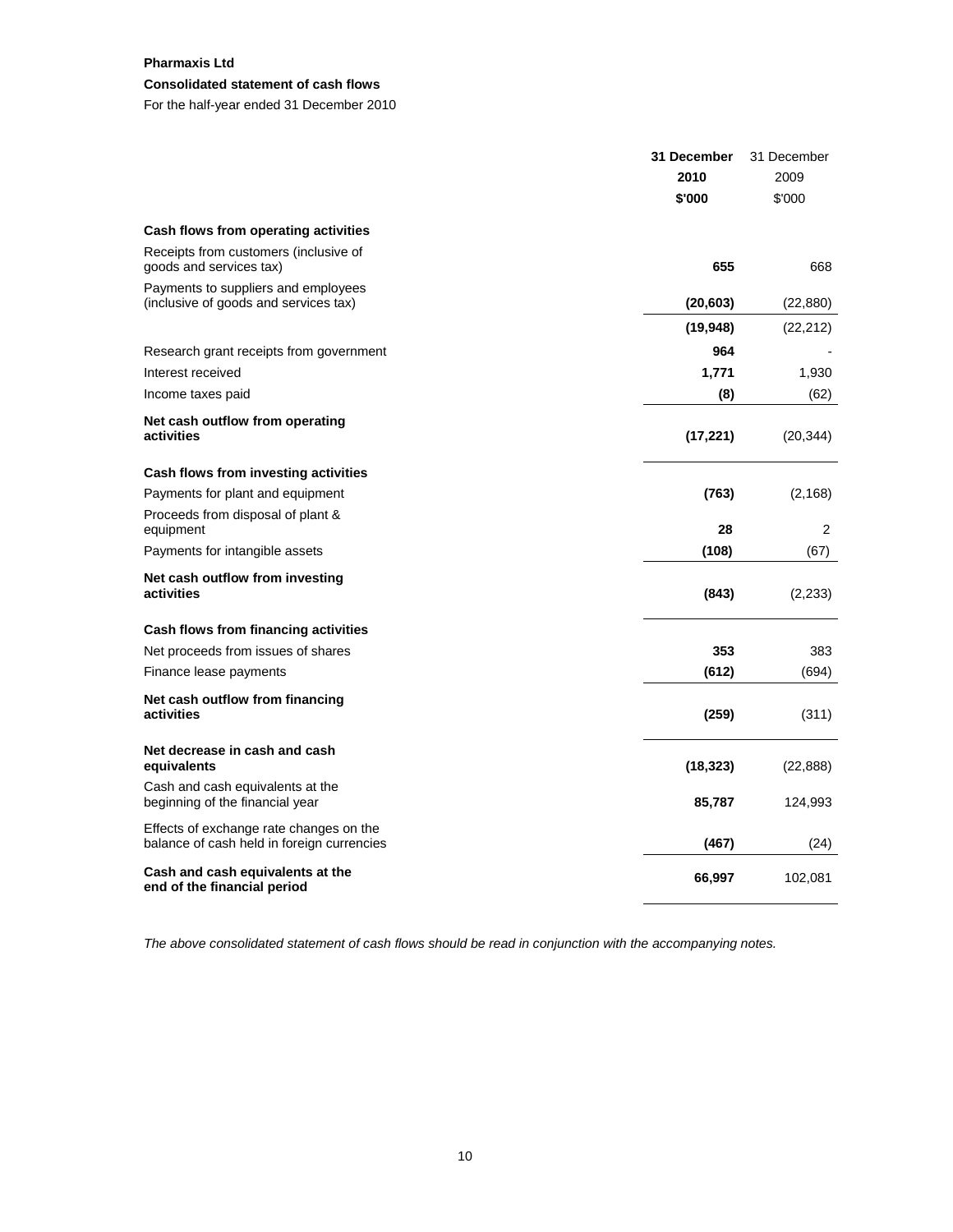# **1. Basis of preparation of half-year report**

This general purpose financial statement for the interim half-year reporting period ended 31 December 2010 has been prepared in accordance with Accounting Standard AASB 134 *Interim Financial Reporting* and the *Corporations Act 2001*.

This interim financial statement does not include all the notes of the type normally included in annual financial statements. Accordingly, this report is to be read in conjunction with the annual report for the year ended 30 June 2010 and any public announcements made by Pharmaxis Ltd during the interim reporting period in accordance with the continuous disclosure requirements of the *Corporations Act* 2001.

The accounting policies adopted are consistent with those of the previous financial year and corresponding interim reporting period.

#### **New accounting standards and interpretations**

Certain new accounting standards and interpretations have been published that are not mandatory for 31 December 2010 reporting periods and the Group is finishing their assessment of these. At this stage the Group does not believe that the impact of these new standards and interpretations will be significant.

## **2. Revenue**

|    |                           | 31 December | 31 December              |
|----|---------------------------|-------------|--------------------------|
|    |                           | 2010        | 2009                     |
|    |                           | \$'000      | \$'000                   |
|    | Sales revenue             |             |                          |
|    | Sale of goods             | 359         | 354                      |
|    | Other revenue<br>Interest | 1,771       | 1,930                    |
| 3. | Other income              |             |                          |
|    | R&D tax credits           | 119         | $\overline{\phantom{a}}$ |
|    | Service income            | 131         | 165                      |
|    |                           | 250         | 165                      |

Service income predominantly comprised revenue received from other pharmaceutical companies for use of the Group's sales force to promote their products.

#### **4. Expenses**

|                                                                     | 31 December | 31 December |
|---------------------------------------------------------------------|-------------|-------------|
|                                                                     | 2010        | 2009        |
|                                                                     | \$'000      | \$'000      |
| Loss before income tax includes the following<br>specific expenses: |             |             |
| Depreciation                                                        |             |             |
| Plant and equipment                                                 | 701         | 288         |
| Computer equipment                                                  | 140         | 117         |
| Leased building and improvements                                    | 757         | 750         |
| Total depreciation                                                  | 1,598       | 1,155       |
| Amortisation                                                        |             |             |
| Patents                                                             | 876         | 49          |
| Trademarks                                                          | 3           | 3           |
| Software                                                            | 68          | 56          |
| Total amortisation                                                  | 947         | 108         |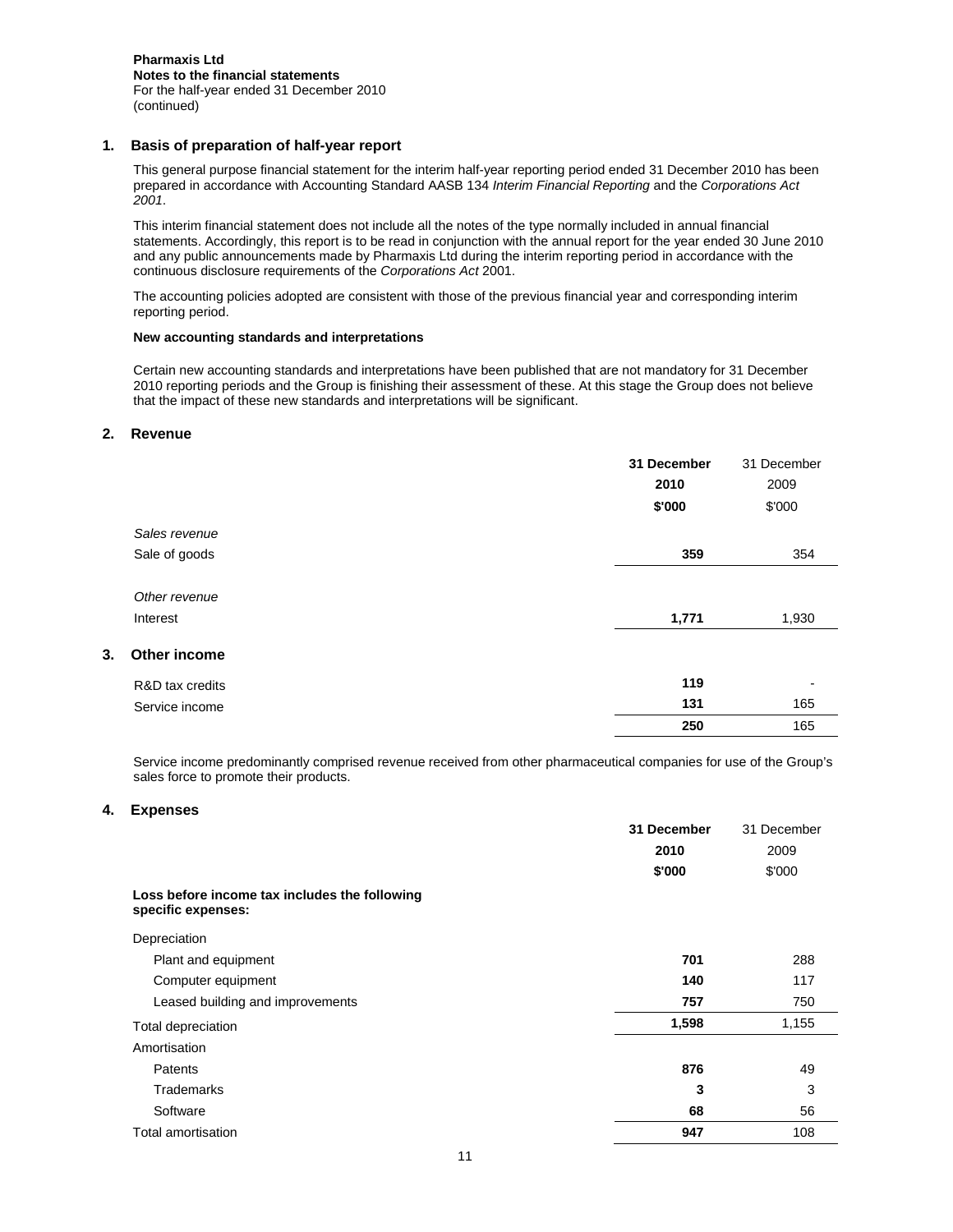**Pharmaxis Ltd Notes to the financial statements**  For the half-year ended 31 December 2010 (continued)

# **4. Expenses**

|                                                         | 31 December | 31 December |
|---------------------------------------------------------|-------------|-------------|
|                                                         | 2010        | 2009        |
|                                                         | \$'000      | \$'000      |
| Net (gain) / loss on disposal of plant and<br>equipment | (27)        |             |
| Rental expense relating to operating leases             | 770         | 641         |
| Net foreign exchange (gains) / losses                   | (218)       | 82          |
| Employee benefits expense                               |             |             |
| Defined contribution superannuation expense             | 470         | 387         |
| Other employee benefits expenses                        | 8,853       | 7,288       |

# **5. Equity and reserves**

|                      | <b>Parent entity</b> |               | <b>Parent entity</b> |         |
|----------------------|----------------------|---------------|----------------------|---------|
|                      | 31 December          | 30 June       | 31 December          | 30 June |
|                      | 2010                 | 2010          | 2010                 | 2010    |
|                      | <b>Shares</b>        | <b>Shares</b> | \$'000               | \$'000  |
| Share capital<br>(a) |                      |               |                      |         |
| Ordinary shares      |                      |               |                      |         |
| Fully paid           | 226,126,434          | 225,410,234   | 267,492              | 267,050 |

# **Movements in ordinary share capital:**

| <b>Date</b>       | <b>Details</b>               | <b>Number of shares</b> | <b>Issue price</b> | \$'000  |
|-------------------|------------------------------|-------------------------|--------------------|---------|
| 27 July 2010      | Opening balance              | 225,410,234             |                    | 267,050 |
| 27 July 2010      | Exercise of employee options | 1,250                   | 1.9570<br>\$       | 2       |
| 27July 2010       | Exercise of employee options | 85,000                  | 0.1250<br>\$       | 11      |
| 27 July 2010      | Exercise of employee options | 200,000                 | 0.3125<br>S        | 63      |
| 27 July 2010      | Exercise of employee options | 25,000                  | 1.7900             | 45      |
| 27 July 2010      | Exercise of employee options | 250                     | 1.8170<br>\$       |         |
| 24 September 2010 | Employee Share Plan          | 43,200                  | 2.0690             | 89      |
| 22 October 2010   | Exercise of employee options | 50,000                  | 0.3760<br>\$       | 19      |
| 28 October 2010   | Exercise of employee options | 15,000                  | 1.7900<br>\$       | 27      |
| 28 October 2010   | Exercise of employee options | 7,500                   | 1.9170<br>\$       | 14      |
| 2 November 2010   | Exercise of employee options | 15,000                  | 1.8918             | 28      |
| 2 November 2010   | Exercise of employee options | 250                     | 1.8170<br>\$       |         |
| 5 November 2010   | Exercise of employee options | 5,000                   | 1.6060             | 8       |
| 16 November 2010  | Exercise of employee options | 140,000                 | 0.3760             | 53      |
| 25 November 2010  | Exercise of employee options | 100,000                 | 0.3125<br>\$       | 31      |
| 29 November 2010  | Exercise of employee options | 8,500                   | 1.6060             | 14      |
| 29 November 2010  | Exercise of employee options | 250                     | 1.8170             |         |
| 21 December 2010  | Exercise of employee options | 15,000                  | 1.9170<br>\$       | 29      |
| 21 December 2010  | Exercise of employee options | 5,000                   | 1.8170<br>\$       | 9       |
|                   | <b>Balance</b>               | 226,126,434             |                    | 267,492 |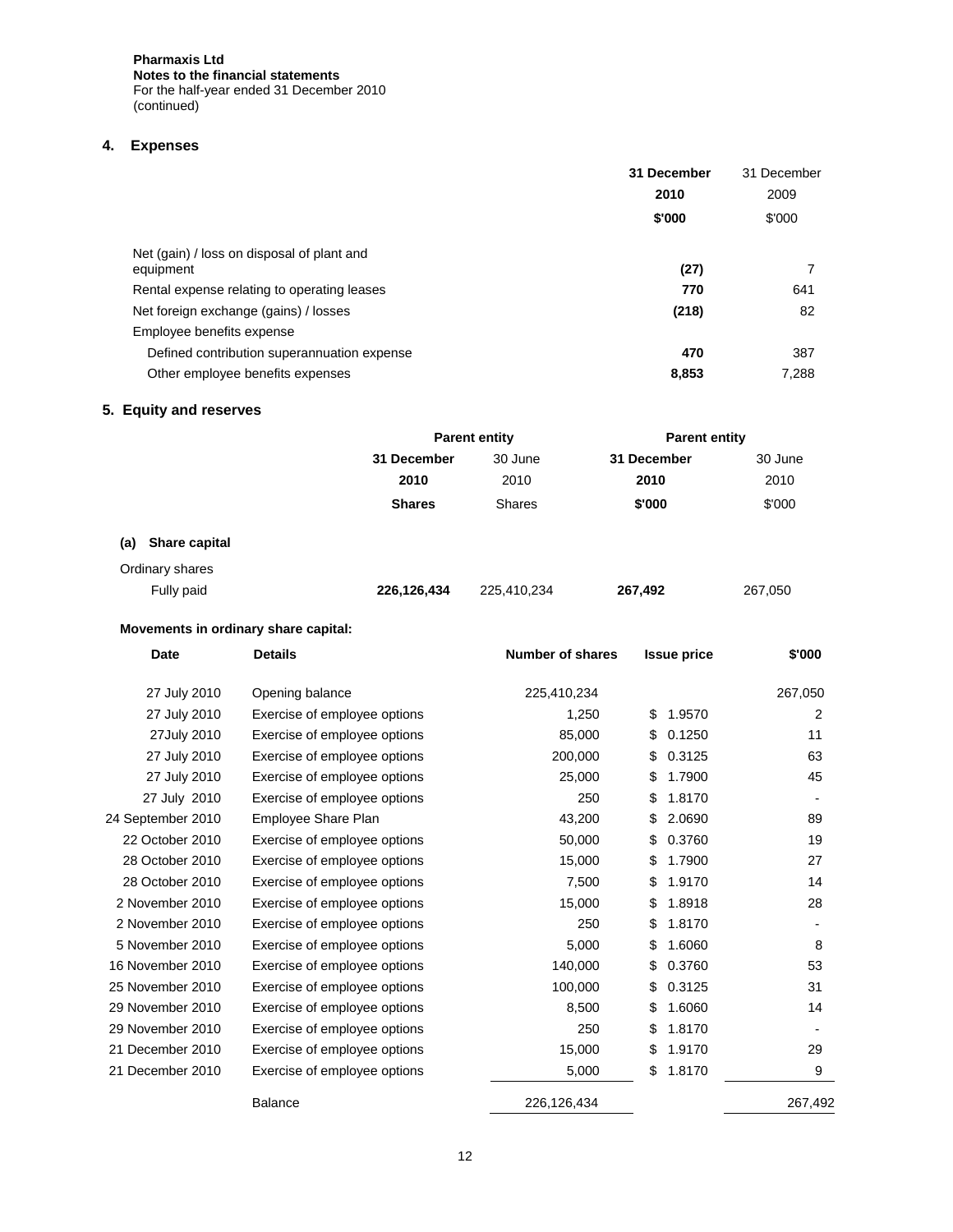# **5. Equity and reserves (continued)**

## **(b) Ordinary shares**

Ordinary shares entitle the holder to participate in dividends and the proceeds on winding up of the company in proportion to the number of and amounts paid on the shares held.

On a show of hands every holder of ordinary shares present at a meeting in person or by proxy, is entitled to one vote, and upon a poll each share is entitled to one vote.

## **6. Contingent liabilities**

The group had contingent liabilities at 31 December 2010 in respect of:

#### *Government grants*

The group has received three separate Australian Government research grants under the R&D START Program, all three of which have been completed. The Government may require the group to repay all or some of the amount of a particular grant together with interest in either of the following circumstances:

- a) the company fails to use its best endeavours to commercialise the relevant grant project within a reasonable time of completion of the project; or
- b) upon termination of a grant due to breach of agreement or insolvency.

The group continues the development and commercialisation of all three projects funded by the START Program. The total amount received under the START Program at 31 December 2010 was \$4,707,817.

The group recognised \$Nil (2009: \$NIL) under the Australian Government's Pharmaceuticals Partnerships Program ("P3") during the financial period. The Government may require the group to repay all or some of the amount of the grant together with interest in any of the following circumstances:

- a) the Government determines that expenditure claimed on research projects do not meet the P3 guidelines; or
- b) upon termination of the grant due to breach of agreement, change in control of the group or insolvency.

#### *Guarantees*

The company's bankers have issued bank guarantees of \$1,065,115 in relation to rental bond deposits for which no provision has been made in the accounts. The rental bond deposits cover the leased building which has been accounted for as a finance lease and other leased premises accounted for as operating leases. These bank guarantees are secured by security deposits held at the bank.

The company's bankers have provided a corporate credit card facility which is secured by a deposit held at the bank totalling \$76,536.

The company's bankers have issued a bank guarantee of GBP180,000 in relation to corporate credit card and local payment clearing house facilities provided by an overseas affiliate of the banker to Pharmaxis Pharmaceuticals Limited. This bank guarantee is secured by a deposit held at the bank.

The company's bankers have issued a bank guarantee of USD175,000 in relation to corporate credit card and local payment clearing house facilities provided by an overseas affiliate of the banker to Pharmaxis, Inc. This bank guarantee is secured by a deposit held at the bank.

# **7. Events occurring after the end of the reporting period**

On the 19<sup>th</sup> January 2011, the company issued 2 million fully paid ordinary shares in relation to the third and final tranche of shares to be issued by the Company under the share purchase agreement entered into in connection with the acquisition of 100% of the share capital of Topigen Pharmaceuticals, Inc.

Apart from the above mentioned, no other matters or circumstance has arisen since 31 December 2010 that has significantly affected, or may significantly affect:

- (a) the group's operations in future financial years, or
- (b) the results of those operations in future financial years, or
- (c) the group's state of affairs in future financial years.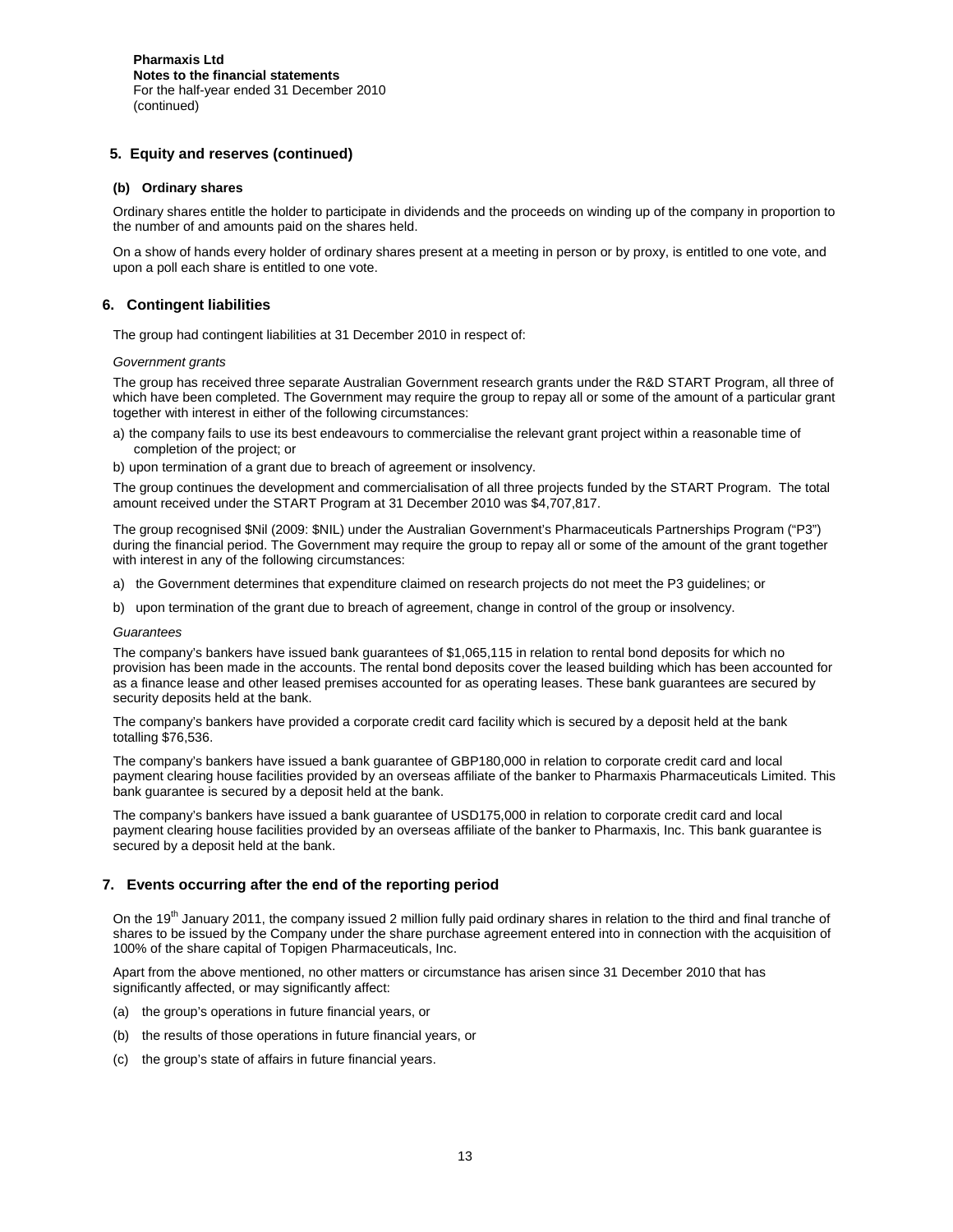# **8. Financial reporting by segments**

The group operates predominantly in one industry. The principal activities of the group are the research, development and commercialisation of pharmaceutical products.

The group operates predominantly in one geographical area, being Australia.

# **9. Earnings per share**

|     |                                                                                                                                       | 31 December | 31 December |
|-----|---------------------------------------------------------------------------------------------------------------------------------------|-------------|-------------|
|     |                                                                                                                                       | 2010        | 2009        |
|     |                                                                                                                                       | Cents       | Cents       |
| (a) | <b>Basic earnings per share</b>                                                                                                       |             |             |
|     | Loss attributable to the ordinary owners of the company                                                                               | (9.9)       | (9.9)       |
| (b) | Diluted earnings per share                                                                                                            |             |             |
|     | Loss attributable to the ordinary owners of the company                                                                               | (9.9)       | (9.9)       |
| (c) | Weighted average number of shares used as the denominator                                                                             |             |             |
|     | Weighted average number of ordinary shares used as the<br>denominator in calculating basic and diluted earnings / (loss) per<br>share | 225,788,706 | 218,099,894 |
|     |                                                                                                                                       |             |             |

# **(d) Information concerning the classification of securities**

#### *Options*

Options granted to employees under the Pharmaxis Ltd Employee Option Plan are considered to be potential ordinary shares and have been included in the determination of diluted earnings per share to the extent to which they are dilutive. The options have not been included in the determination of basic earnings per share. Given the entity is currently loss making, the potential ordinary shares are anti-dilutive and have therefore not been included in the diluted earnings per share calculation.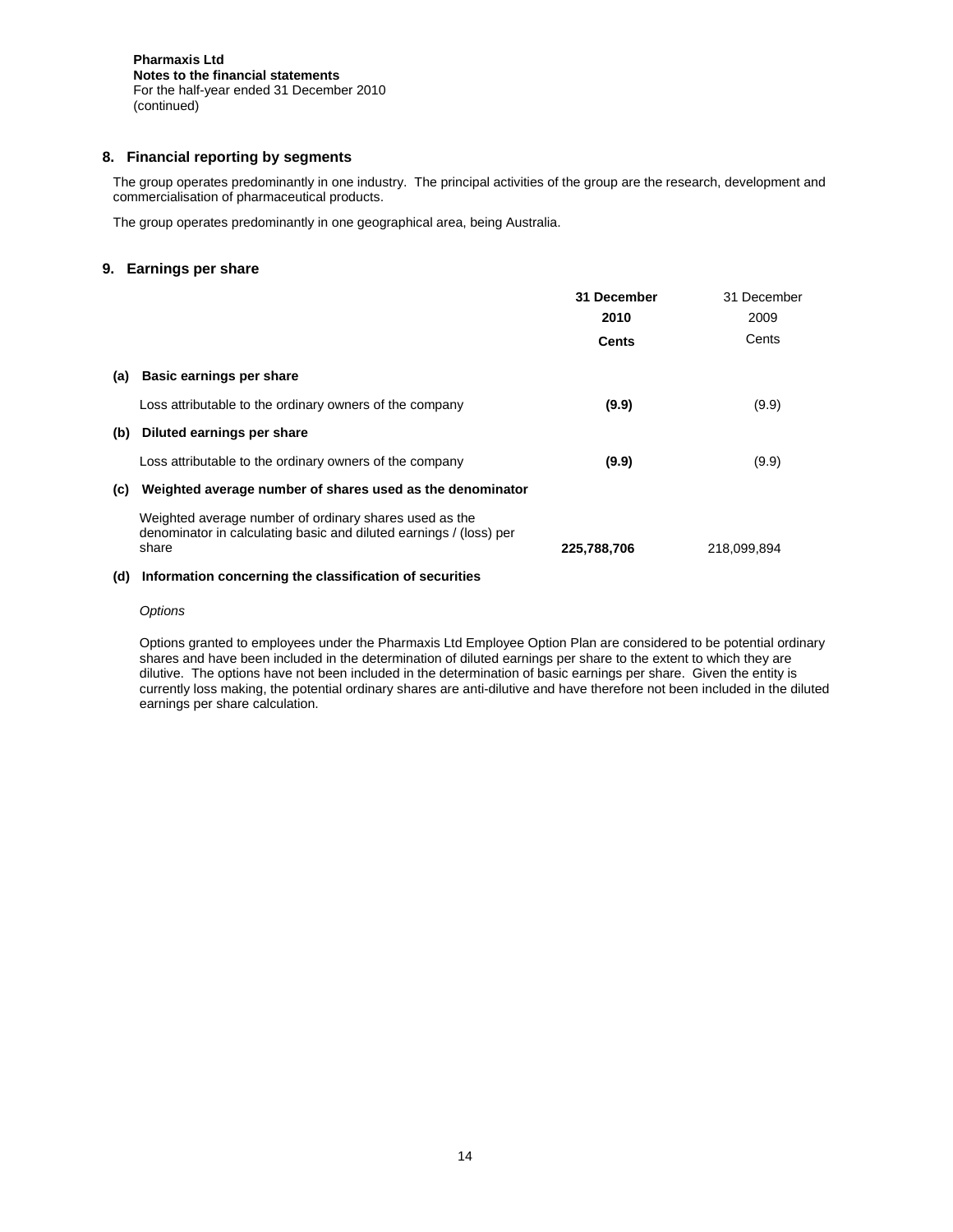#### **Pharmaxis Ltd Directors' declaration**  31 December 2010

In the directors' opinion:

- (a) the financial statements and notes set out on pages 6 to 14 are in accordance with the *Corporations Act 2001,* including:
	- (i) complying with Accounting Standards, the *Corporations Regulations 2001* and other mandatory professional reporting requirements; and
	- (ii) giving a true and fair view of the consolidated entity's financial position as at 31 December 2010 and of its performance for the half-year ended on that date; and
- $(b)$  there are reasonable grounds to believe that Pharmaxis Ltd will be able to pay its debts as and when they become due and payable.

This declaration is made in accordance with a resolution of the directors.

Alan D. Roberton

Alan D Robertson Director

Sydney<br>3<sup>rd</sup> February 2011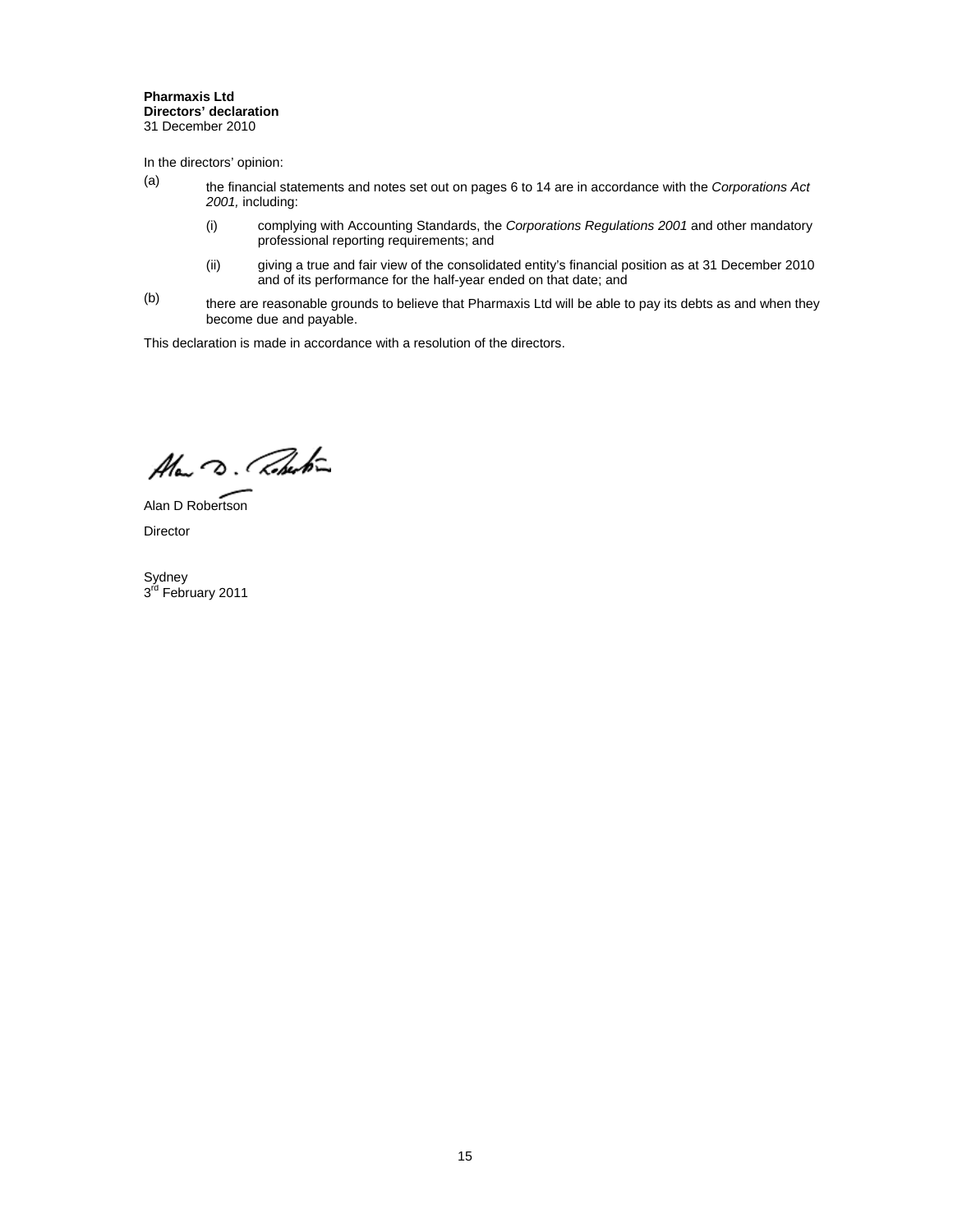

# **PricewaterhouseCoopers ABN 52 780 433 757**

Darling Park Tower 2 201 Sussex Street GPO BOX 2650 SYDNE NSW 1171 DX 77 Sydney Australia Telephone +61 2 8266 0000 Facsimile +61 2 8266 9999 www.pwc.com/au

# Independent auditor's review report to the members of Pharmaxis Limited

# **Report on the Half-Year Financial Report**

We have reviewed the accompanying half-year financial report of Pharmaxis Limited, which comprises the consolidated statement of financial position as at 31 December 2010, and the consolidated income statement, the consolidated statement of comprehensive income, consolidated statement of changes in equity and consolidated statement of cash flows for the halfyear ended on that date, selected explanatory notes and the directors' declaration for the Pharmaxis Limited Group (the consolidated entity). The consolidated entity comprises both Pharmaxis Limited (the company) and the entities it controlled during that half-year.

# *Directors' responsibility for the half-year financial report*

The directors of the company are responsible for the preparation of the half-year financial report that gives a true and fair view in accordance with Australian Accounting Standards (including the Australian Accounting Interpretations) and the *Corporations Act* and for such control as the directors determine is necessary to enable the preparation of the half-year financial report that is free from material misstatement whether due to fraud or error.

# *Auditor's responsibility*

Our responsibility is to express a conclusion on the half-year financial report based on our review. We conducted our review in accordance with Auditing Standard on Review Engagements ASRE 2410 *Review of an Interim Financial Report Performed by the Independent Auditor of the Entity*, in order to state whether, on the basis of the procedures described, we have become aware of any matter that makes us believe that the financial report is not in accordance with the *Corporations Act 2001* including: giving a true and fair view of the consolidated entity's financial position as at 31 December 2010 and its performance for the half-year ended on that date; and complying with Accounting Standard AASB 134 *Interim Financial Reporting* and the *Corporations Regulations 2001*. As the auditor of Pharmaxis Limited, ASRE 2410 requires that we comply with the ethical requirements relevant to the audit of the annual financial report.

A review of a half-year financial report consists of making enquiries, primarily of persons responsible for financial and accounting matters, and applying analytical and other review procedures. It also includes reading the other information included with the financial report to determine whether it contains any material inconsistencies with the financial report. A review is substantially less in scope than an audit conducted in accordance with Australian Auditing Standards and consequently does not enable us to obtain assurance that we would become aware of all significant matters that might be identified in an audit. Accordingly, we do not express an audit opinion.

While we considered the effectiveness of management's internal controls over financial reporting when determining the nature and extent of our procedures, our review was not designed to provide assurance on internal controls.

Our review did not involve an analysis of the prudence of business decisions made by directors or management.